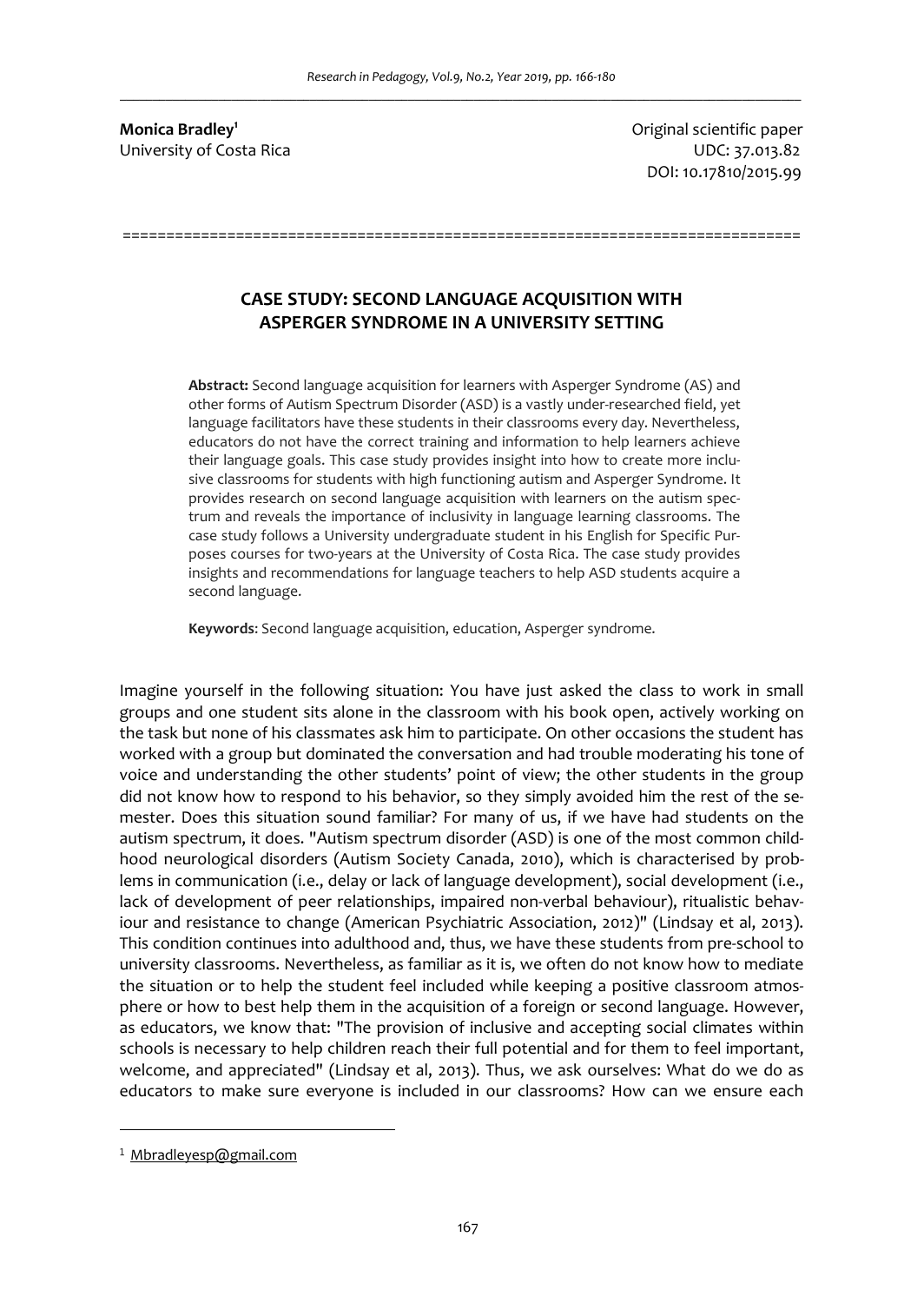student feels comfortable? How do we balance that with the needs of others in the group? How do we motivate and work with students on the autism spectrum without disrupting our classroom methodologies? As Lindsay et al explains, "With more students with ASD in mainstream classrooms, educators are expected to create an inclusive educational environment, often with few or no guidelines on how to do so" (2013). This leaves us with many questions and good intentions but very few strategies or resources to help us achieve our goal.

The situation described above has happened in my English classrooms at the University of Costa Rica on various occasions and circumstances. In some courses, I have received guidelines and recommendations from the university's special education department during the first week of the course, but they usually include adaptations such as: student requires extra time on oral presentations or student needs to present privately. They also hold meetings but there are many professors and the information is still fairly general, although we have more opportunity to hear from the student him/herself and ask questions. Even then, there is little contexualition or insight on how to truly help the student other than adaptations during evaluations. For instance, in a forth year oral course, it will not give me information on how to evaluate a student's rhythm and intonation or help them gain these skills while teaching pronunciation; likewise, it will not tell me how to help this student communicate with other students in group projects when group projects are the main focus of the methodology of the course. They simply do not have this information and there is little research in he field. On other occasions, I have received no adaptations for such students; I have simply had a teacher's "hunch" from experience that a student may have Asperger Syndrome or ASD that has gone undiagnosed or was not reported to me. It was not until I started researching that I truly became aware of the subtleties of the fairly common condition and, thus, became more sensitive on how to better work with these students. Inclusion of students with ASD "is a challenge because the professors are not trained. One study in the UK for example said that most teachers have one student with autism in their class but only 5% received training. This leaves teachers discouraged and unable to help autistic kids reach their full potential" (Lindsay et al, 2013).

Unfortunately, with the case I described above, I was a new professor and I did not recognize the signs or have any training. I just let the student isolate himself to not make the others feel uncomfortable. Rather than employing strategies that would be enriching for the group as a whole, I let a student work alone and a class lose an opportunity for a lesson in inclusivity and the benefit of working with someone with a different way of perceiving the world. I have had the same student in two more courses since the initial unsuccessful course. Later I realized: "This student is not 'weird' or 'aggressive.' He just socializes and communicates differently;" later the student disclosed to me that he has been diagnosed with Asperger Syndrome but did not go through the university to receive adaptations. From this realization onward, he and I developed a much better learning/teaching relationship and that experience inspired this research project. If there is a lack of resources out there for teachers, then we have the responsibility to start to producing them. Thus, this case study examines this one particular student's progress over two years of observation in a English as a Foreign language environment at the University of Costa Rica. Likewise, it examines current research on 1st and 2nd language acquisition for learners with high-functioning ASD, particularly Asperger syndrome, in conjunction with anecdotal evidence. Since people who have Asperger Syndrome generally do not have trouble with language acquisition in their first language, there is practically no information about second language acquisition, yet in my experience, there are variations in their acquisition with needs that go beyond simple accommodations on assessments. In lan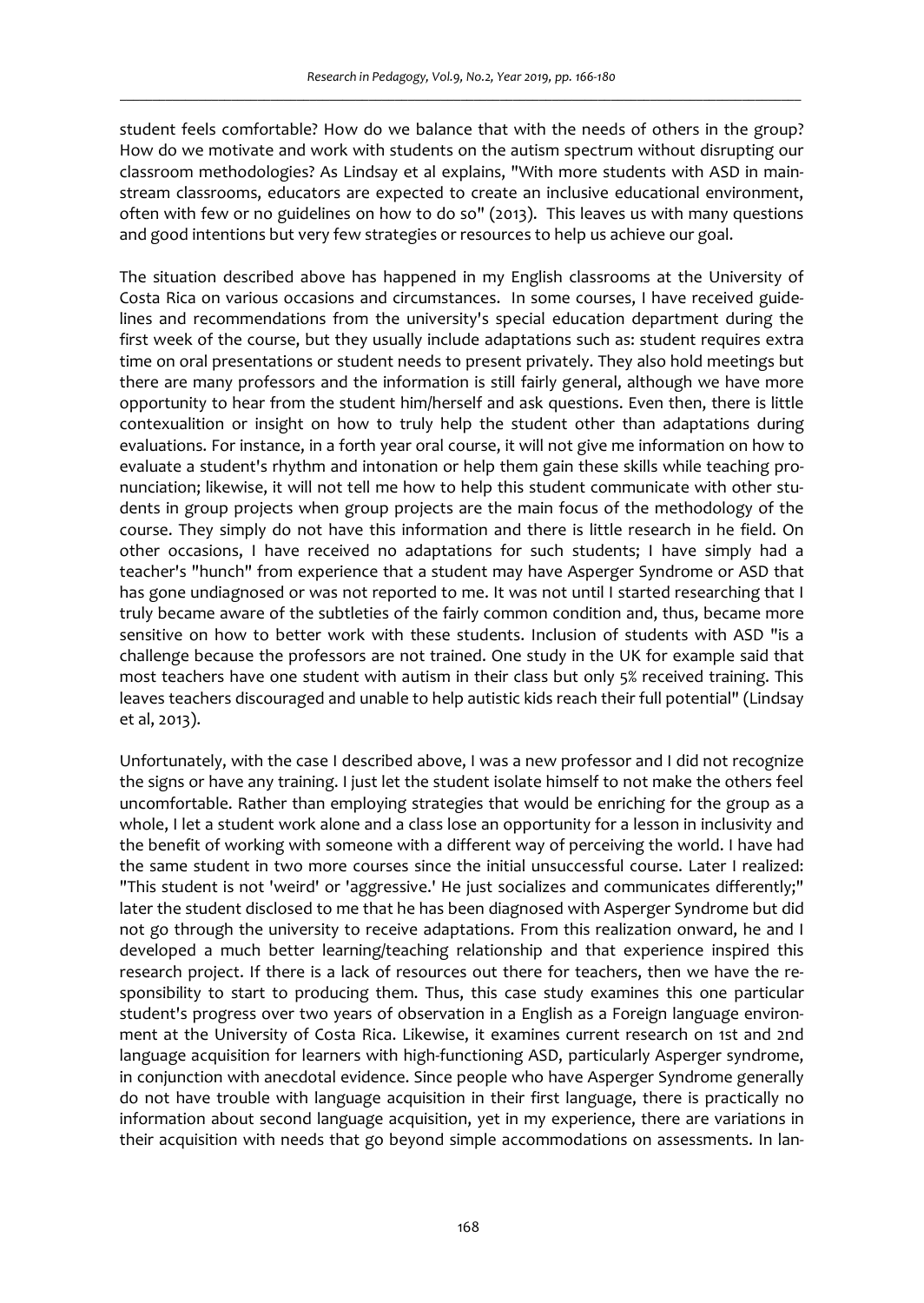guage classrooms that focus deeply on oral communication and the communicative approach, professors who have students who communicate differently need tools so that they can facilitate their learning better. Hence, this project relies on general studies about Asperger Syndrome in education, interviews, case studies and online discussion forums along with the case study conducted in order to compile some general characteristics and recommendations for educators.

### **Literature Review**

In the past, very little research was done on helping students with ASD learn a second language. In fact, these students, who often have trouble in the acquisition in their first language, were simply told not to learn a second language, that they could not, and the process would confuse them in the acquisition of the first language. As Griswold (2016) explains:

Pediatricians, educators and speech therapists have long advised multilingual families to speak one language — the predominant one where they live — to children with autism or other developmental delays. The reasoning is simple: These children often struggle to learn language, so they're better off focusing on a single one (p. 3).

Yet, she believes this perspective is potentially damaging to multicultural children with ASD. For instance, when the family's native language is not used with a child, aspects of communication get lost in translation particularly when the family member does not have an excellent command of the predominant language of the culture. Furthermore, it can increase alienation and isolation and deprives them of the strong family ties and cultural identity that is transmitted through language. Griswold uses the example of a multi-generational Chinese family with a young boy with ASD. The entire family would speak in Mandarin at home, but then turn to the boy and speak in English, in which some members of the family knew just words or phrases. Griswold suggests that it would be much more productive to include the boy in this rich cultural familial environment and that children with ASD are quite capable of navigating a bilingual environment:

Bilingual children with autism have language skills on par with monolingual children with the condition, and they acquire social and cognitive skills at the same rate. But these children are twice as likely as monolingual children with autism to use gestures such as pointing when they communicate, according to a 2012 study. This finding suggests that they have a strong command of joint attention and are adept at nonverbal communica tion (p. 5).

Thus, Griswold proposes that learners with ASD can learn two languages as well as they can learn one and actually thrive in multilingual environments.

While Griswold did find some evidence to affirm her proposition, she stresses there is little research to prove that bilingualism may be useful to learners with ASD and to clear up misconceptions of the past; these studies are still in their infancy. Most of the studies that exist focus on first language acquisition and generally learners with higher levels on the spectrum. Virtually no research exists on learners with Asperger syndrome (AS), a condition on the autism spectrum characterized by higher rates of academic achievement and normal language development. However, even though language development in usually not delayed, communication with people with AS has certain characteristics: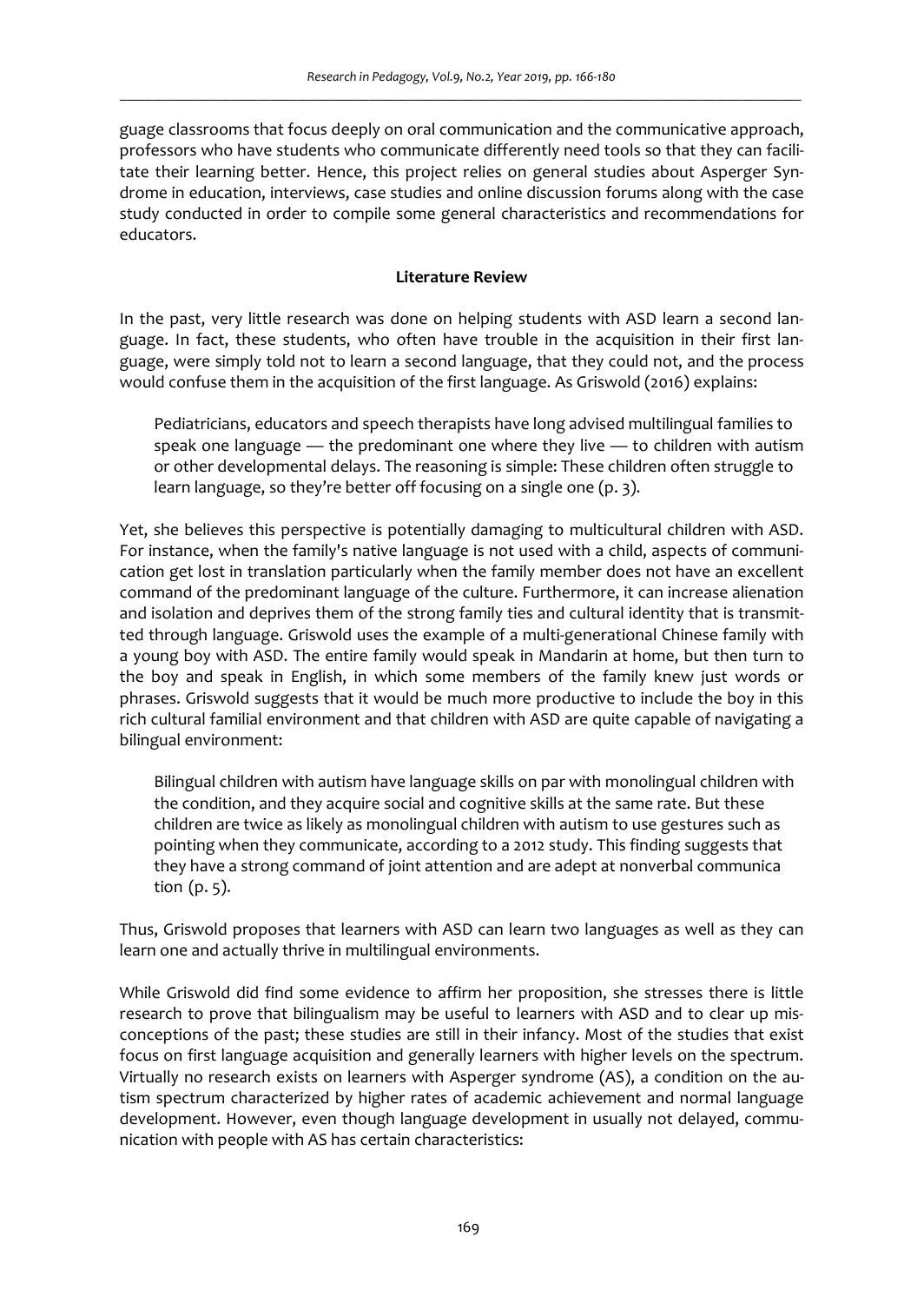a lack of empathy, repetitions, poor non-verbal communication, intense interest in certain subjects, abnormal gestures, avoiding eye contact, unconventional language use and acquisition, verbosity, missing subtle nuances, formal, pedantic speech and use of tone not appropriate to the situation (Velisek-Brasko, 2014 p. 63)

Velisek-Brasko explains that AS is can be difficult to identify and, therefore, diagnose, so sometimes we may have these students in our classrooms and not know it. "For example, Mandell, Novak, and Zubritsky (2005) surveyed different factors associated with age of ASD diagnosis and found that those with high-functioning ASD are diagnosed significantly later than individuals diagnosed with Autistic Disorder, and that a severe language impairment is the strongest predictive factor of an earlier age of diagnosis" (Kwok et al, 2014, p. 218). Furthermore, it can affect people with various intelligence levels; they are not necessarily "geniuses" which which is a common myth. "Some people with Asperger's Syndrome have cognitive skills which are well developed and have an IQ which is in the normal or above average range, while others may have an intellectual disability as a concurrent condition with their Asperger's Syndrome" (Vize, 2010). The condition itself is named after the Austrian pediatrician, Hans Asperger, who published a paper about children with these characteristics during World War II. During this period of the Nazi's eugenic practices, "every deviation and hereditary disability would have been exterminated" (Velisek-Brasko, 2014 p 64). Nevertheless, Asperger defended children who he called "little professors" writing: "We are convinced, then, that autistic people have their place in the organism of the social community. They fulfill their role well, perhaps better than anyone else could, and we are talking of people who as children had the greatest difficulties and caused untold worries to their care-givers" (Asperger in Frith, 1991). This essay was written decades ago, but we are only now truly integrating these students into the fabric of society and acknowledging the role that they play.

During my research, I found one successful case study looking at multilingualism with AS in a regular elementary school in Serbia with an inclusive education program. Velisek-Brasko (2014) conducted a case study about an 8-year-old boy who had educational difficulties and behavioral problems and who now speaks Serbian, Hungarian, and has an interest in English. He has a very large large vocabulary in both his native language (Hungarian) and the language of the school he attends (Serbian). He receives classes according with an individualized approach in the school and has good interactions with his classmates and teachers due to the inclusive, individualized program. He is bilingual from a minority group:

 He is consciously using both languages. He has difficulties in language usage, word order, pronunciation and following the rules of grammar in his mother tongue as well. In pre-school, to the surprise of the family and his speech therapist, he adopted the language of the community on his own at a very fast pace. His vocabulary in both languages is very rich, predominantly in topics favored by him. Interestingly, he gladly uses language- specific expressions, idioms, and phrases in both languages (p. 68).

This shows that although he does have some language difficulties, learning another language had no negative affect on his mother tongue. Furthermore, when he was having trouble with concepts in math, he started learning to do math in English and was able to grasp the concepts that he had not been able to previously. She again critiques that there is no data about autism and bilingualism but we know cases are out there; her particular case study shows that ASD children can acquire a second language and this has "a positive impact on their social and cognitive development" (p. 73) She concludes that "the stimulating effect of bilingualism and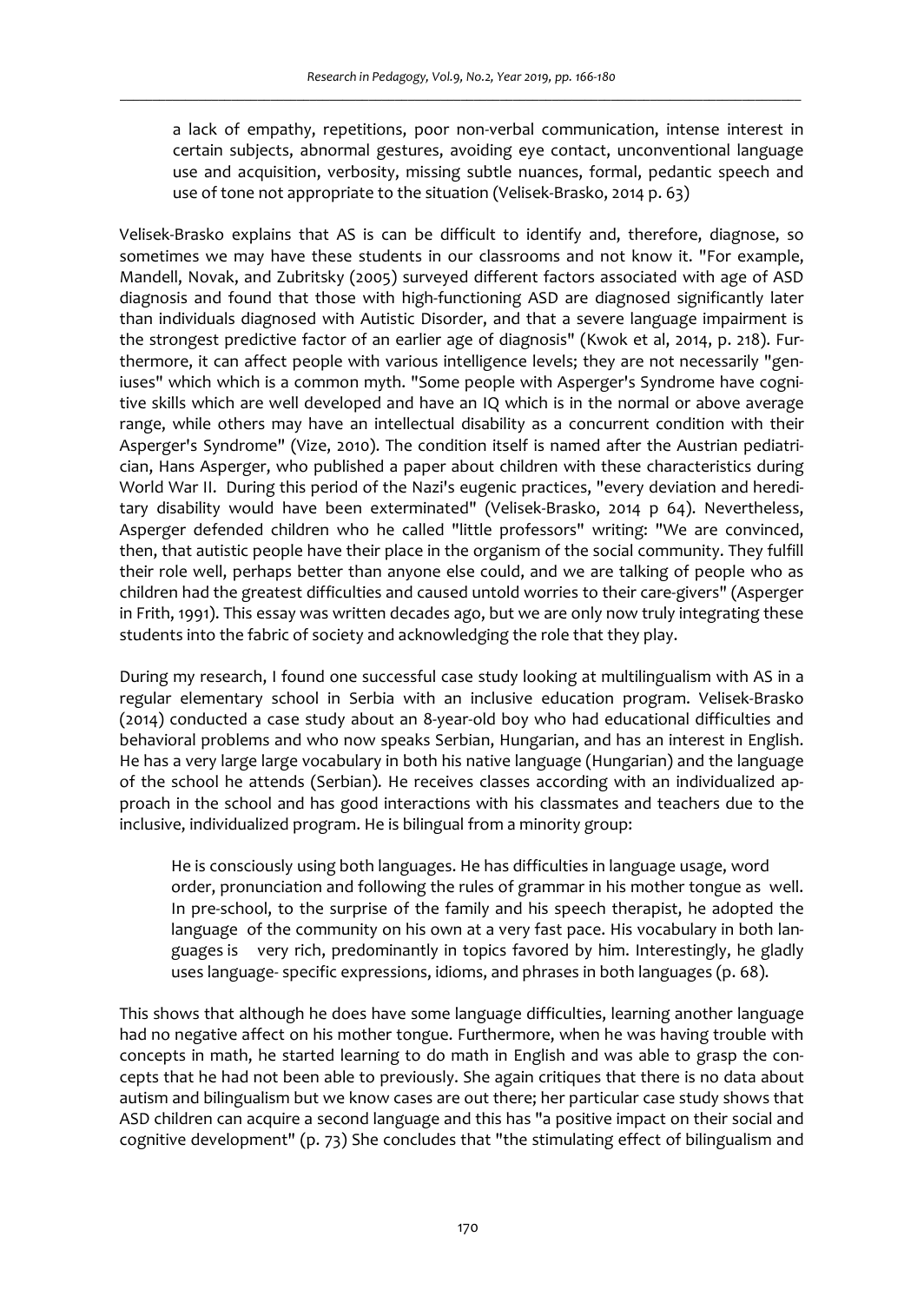multilingualism on the social, emotional, and cognitive development of the observed child" was impressive and warrants further research (p. 73).

To conclude this literature review, I would like to briefly discuss how other students perceptions of students with cognitive disabilities in the classroom affects atmosphere and the success of inclusive education. As I noted at the beginning of this essay, the student I observed for this case study was often isolated in the classroom and had difficulty making friends and interacting socially. I was unsure at first how to handle the situation. According to research, there are many factors that play a role in the success of inclusion of students with disabilities in schools. These can include: "attitudes of teachers (Norwich, 1994), class size (Scruggs & Mastropieri, 1996) and type of disability (Stoiber, Gettinger, & Goetz, 1998)" (de Boer, Pijl, & Minnaert, 2012, p. 380). However, the attitudes of "typically developing students" also plays an important role:

 Stoneman (1993) states that negative attitudes may be just as obstructive as physical barriers, limiting those with disabilities from participating fully in schools and communities. Nowicki and Sandieson (2002) even suggest that the attitudes of regular students towards those with disabilities are one of the major problems in inclusive education (de Boer, Pijl, & Minnaert, 2012, p. 380).

Thus, de Boer, Pijl and Minnaert (2012) conducted a study to find out which factors produce a positive attitude and inclusion of students with disabilities by typically developing students. Their research revealed that in general girls have a more positive attitude than boys, students have the least positive reaction to students with behavioral disabilities, mental disabilities only slightly higher, and physical disabilities having the most positive attitudes. They found that the factor that had the most positive role on students attitudes was experience with and knowledge about students with disabilities. The researchers stressed the importance of including students with disabilities in social participation and that even though the overall attitude of students towards inclusivity in the classroom was neutral, that even a few negative kids can make life difficult for the student. Thus, as the educators ourselves, we can help other students include students with disabilities such as AS in the classroom environment by first adjusting our attitudes and then implementing strategies in order to help them achieve academically and socially integrate with their peers.

# **Methodology**

The student, who we call Pablo in the case study, is a 3rd year microbiology student at the University of Costa Rica (UCR) and is enrolled in *Ingles por Areas (ESP)* also at the UCR. The program is a scholarship program at public universities in Costa Rica designed to help create more bilingual professionals. The courses are specialized in the area of the students' major and in this case, the area of Health Sciences. Pablo began the program from the first course as a true beginner, but the case study begins when the student began Intermediate 1, four levels after the first course. The student is observed in three courses total: intermediate 1, an optional course called Academic Writing, and Upper-Intermediate 2: thus, a total of 2 years with a one semester break between. The student has since finished the program.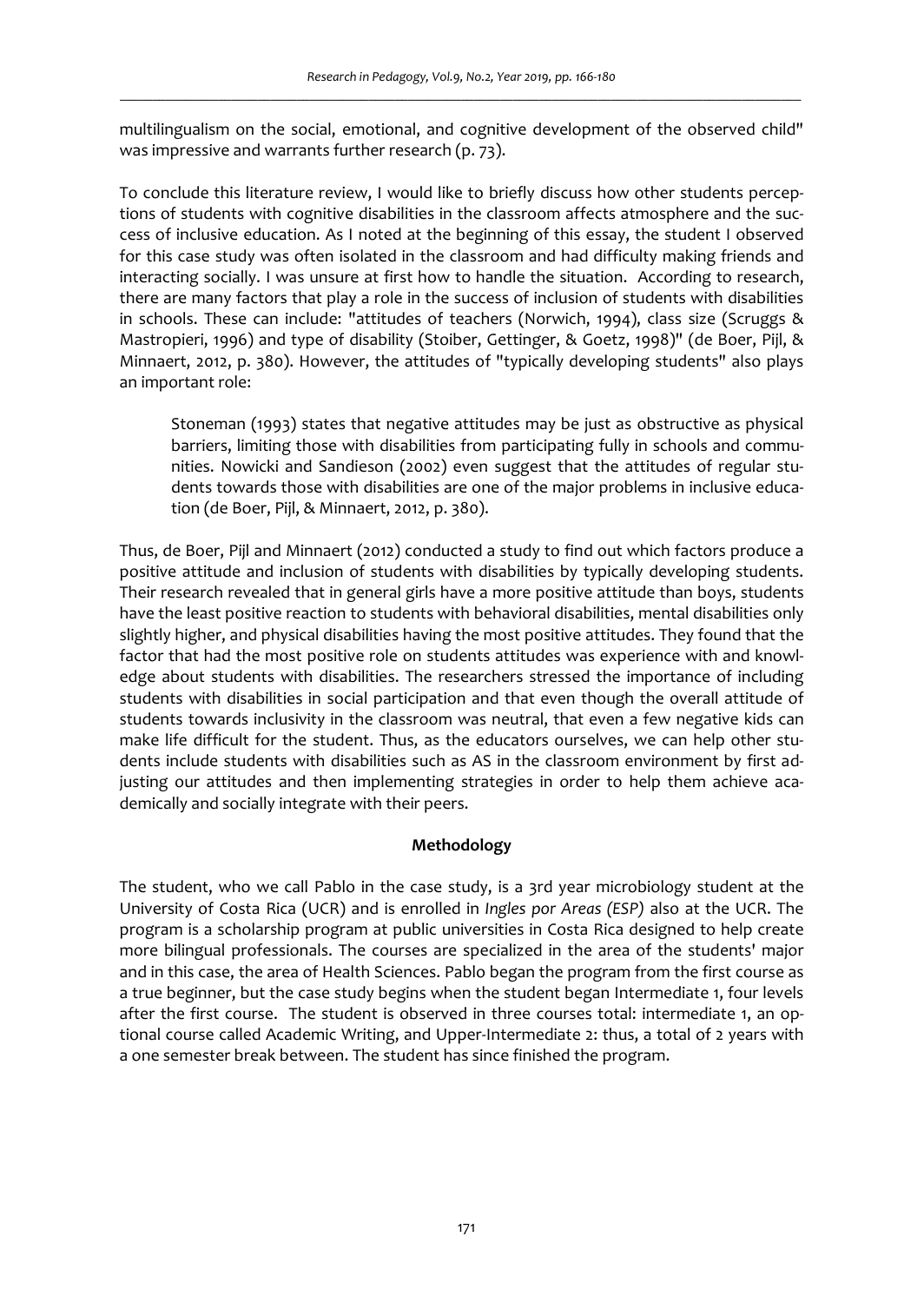| Main course<br>$(14$ weeks) | <b>Additional Course</b><br>(14 weeks) | Student observed?                                                                   | Professor aware that<br>student has AS? |
|-----------------------------|----------------------------------------|-------------------------------------------------------------------------------------|-----------------------------------------|
| Intermediate 1              | No                                     | Yes                                                                                 | No                                      |
| Intermediate 2              | Academic Writing                       | Yes, in the optional<br>course, but not in the<br>regular course of the<br>program. | Half-way through the<br>semester        |
| Upper-Intermediate 1        | No                                     | No                                                                                  | N/A                                     |
| Upper-Intermediate 2        | N <sub>o</sub>                         | Yes                                                                                 | Yes                                     |

Thus, this project is a longitudinal case study which includes the application of an Oral Proficiency Exam, a survey after the student completed the program, and class observations and interactions while I was the student's professor. Furthermore, I rely on some online discussion forums and other forms of anecdotal evidence of other English students with Aspergers to confirm if Pablo's experiences and perceptions seem to be typical of English language learners with Aspergers syndrome.

**Biographical information.** Pablo has above average intelligence with very high test scores allowing him to enter into the highly competitive field of microbiology. He is on a full economic needs scholarship and lives with his mother, father, and three brothers over an hour away from the University. He received a late diagnosis of Aspergers Syndrome at 15; it was overlooked in crowded public school classrooms since Pablo has always received good marks. He was bullied a lot in school, but he said that it did not bother him very much and that sometimes he was not even aware that it was happening, but mentioned that it worried his mother. During high school, he was referred to the school psychologist who confirmed the diagnosis. His diagnosis happened after he had had a negative experience with a group project that resulting in a failing grade for all participants even though Pablo had done his part of the project well. After the diagnosis, he was able to complete much of his studies with minor adaptations and received some counseling; he no longer had to work in groups and his teachers adapted his assignments allowing him extra time when needed and sometimes giving him other projects entirely. He decided that he had developed enough strategies that he did not seek accommodations at the university. He expressed not wanting to be stigmatized, so he rarely mentioned that he had AS, instead trying to "pass" as typically developing. He said that this was fairly easy in microbiology because most of the courses are based on individual exams with some research assignments in groups, but they usually just divided the work and were all accountable for their part because they all cared a lot about their education and grades, quite different form the public high school setting he was in before. The hardest thing about microbiology was the competition between students which caused him some stress, but this competition made even group work more individualized which he liked. However, he mentioned that the social factor is more difficult in his English classes as he had to communicate and work in groups a lot. He commented that he loved the courses and was grateful for the opportunity, but in some courses he felt isolated.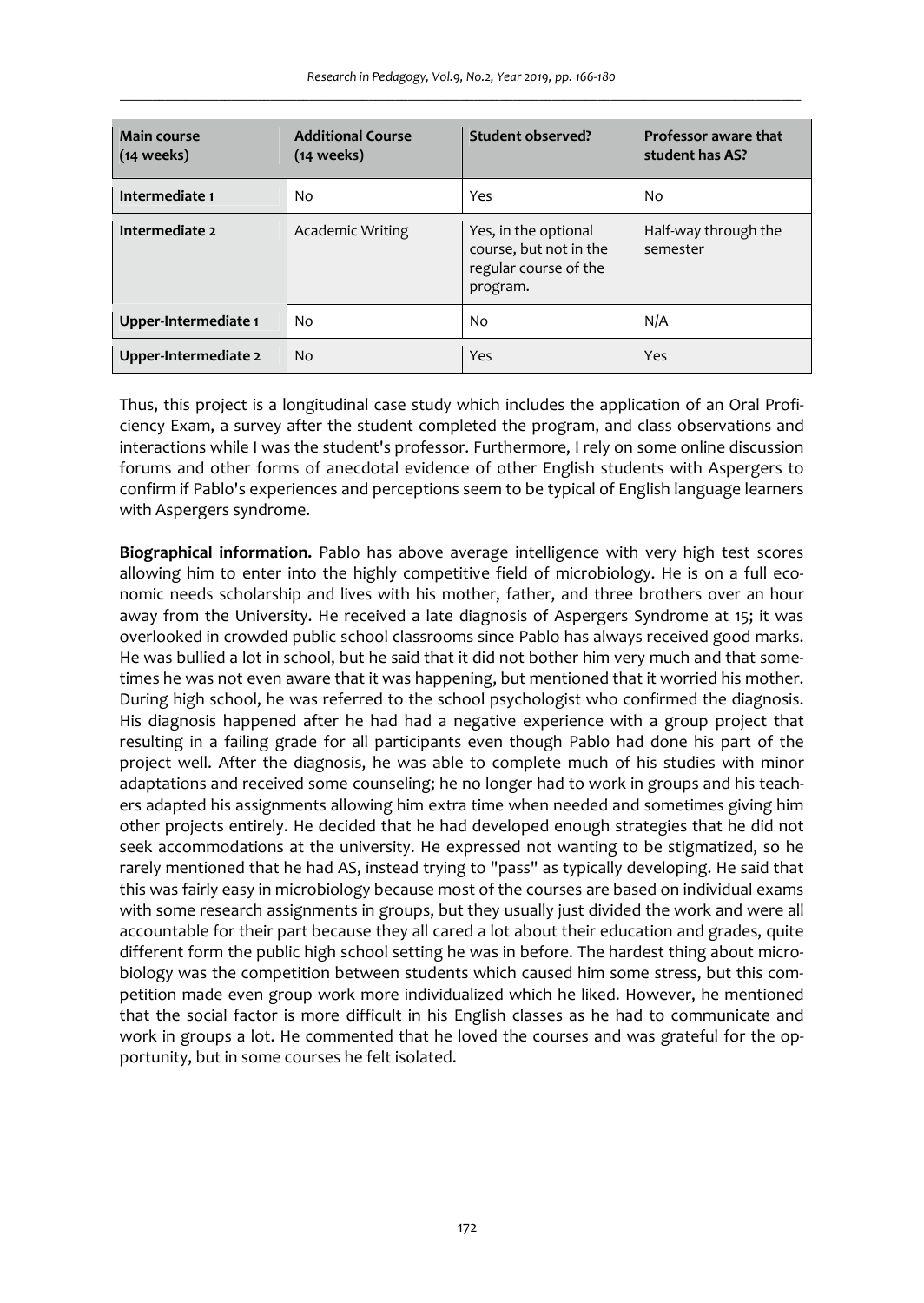#### **Analysis of Class Observations**

#### *Intermediate 1*

During this course, the student began interacting with the rest of the group, but would often dominate the conversation. I noticed Pablo did not realize when the others were not interested in his topics of conversation and that he had a flat tone that lacked appropriate intonation. I often wrote "work on intonation" in the pronunciation section of oral quizzes. Pablo did fairly well on grammar quizzes and average on listening. If the listenings were slower or made for language learners, he would do well, but he was less skilled at inferring when I played authentic materials. At some point, he basically stopped working in groups; sometimes, I would let him work individually and other times, I would ask him to work with a specific group. When I placed him in a group, he would participate, but the problems with other students persisted. He was absent one week due to illness and I heard the students gossiping about him. While I was not aware of Pablo's condition, I did ask the students not to speak poorly about other students in the class and told them we should work on inclusion of students who may be a little different. I noticed the group work seemed to improve when he returned. Pablo regularly attended office hours. I reminded him at one point that office hours were for questions and consultations about the course, not just for conversation. He understood and still attended but less often and always with doubts about the material.

#### *Academic Writing*:

In this course, I discovered that Pablo has AS. This course can be a challenge for students because they need to learn a lot of material and add content, organizational patterns, syntax and punctuation, thesis and topic sentences while using their previous grammar and vocabulary skills. Thus, the course is also a little more individualized with less group work with the exception of peer editing. There is a certain amount of lecturing, which Pablo struggled with in English particularly when I spoke fast or gave a lot of information at once. I noticed he was becoming uncomfortable and his essays were not following the organizational pattern I had explained. One day he seemed agitated and he asked: "What do you want me to do?" At first I felt like he was being aggressive and almost reacted as such, but I took a deep breath and explained the material again. He seemed much more relaxed and I realized the tone of voice I perceived and the directness of the question were not meant to be rude. He literally did not understand how to correct his essay and was simply asking for guidance. That was when I realized he seemed to show symptoms of AS, which he later confirmed. In my office, he explained that it was difficult for him to receive a lot of instructions at once which he called "over-explaining" and "too much information." This usually helps typically developing students, but it confuses him more. He needs the information to be clear and direct. After this realization, I met with him more often and he was finally able to understand the structure of an essay and how to write thesis statements. I tried to be more concise in lectures and make checklists. I would explain more or repeat information to the other students if they needed in feedback sessions, but I tried to be more direct in class and slow down my speech. This change in strategy also helped him to work with peer revisions (which he had trouble with during the first essays) because he understood exactly what he needed to do and check for.

### *Upper-intermediate 2*:

In general, Pablo had acquired a similar level of English as the rest in this course. However, because I knew of his condition, I was able to help him compensate for the aspects of the language that he was not understanding naturally. This course was dramatically different from the first class I had him in. He improved his socialization and relationship with the other stu-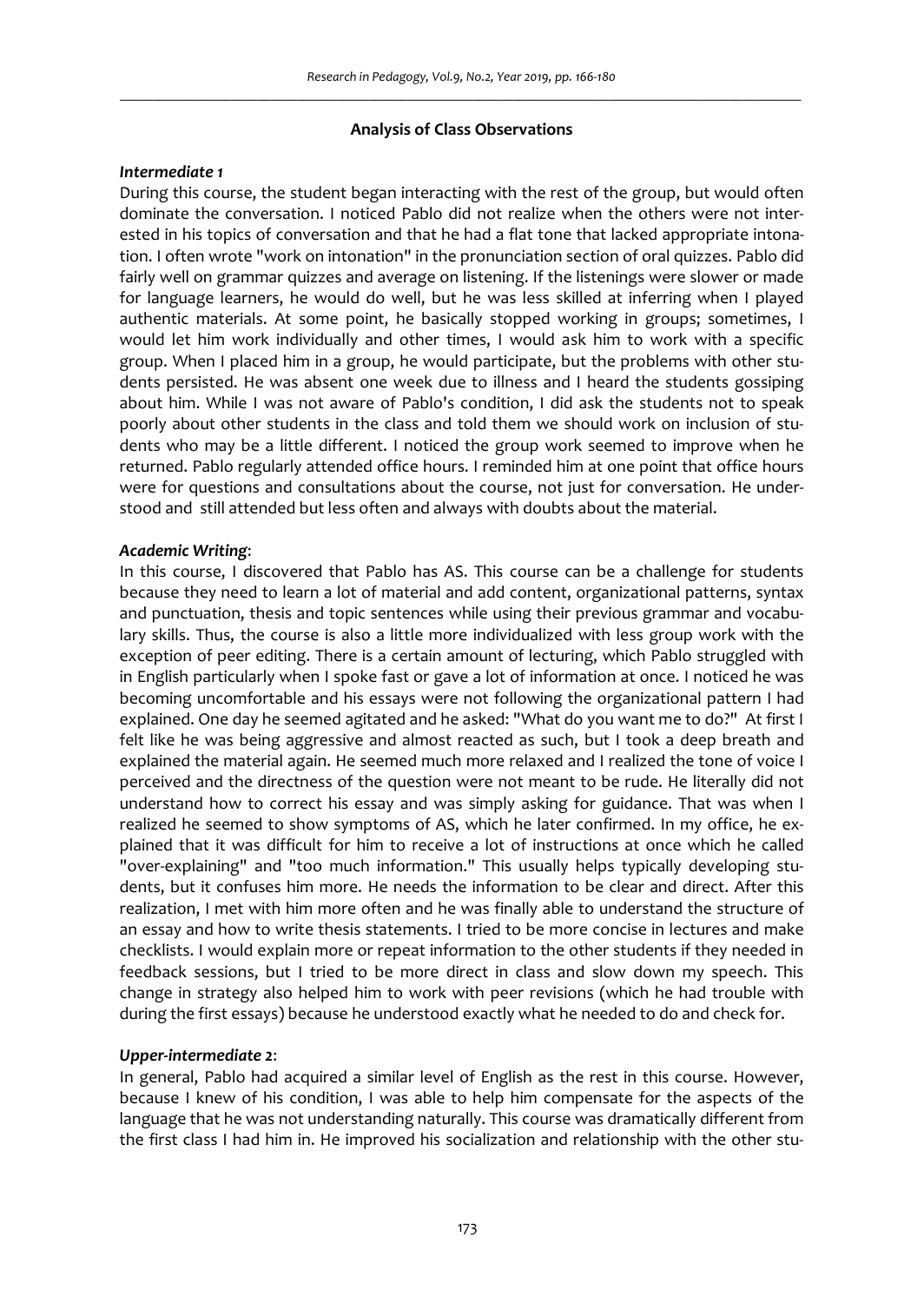dents and even started making jokes. The three main areas we worked on were: concision, intonation and inference. We worked on intonation in private sessions by practicing with rhythm and expressing tone and explaining that English was more musical and less flat than Spanish. We also worked on being more succinct (which details to include when speaking and which to omit) so that he could make his point faster; I explained that the English culture is more direct. Finally, he expressed that he felt uncomfortable when he did not understand 100% of the language; he is very analytical. These was leading him to stop listening altogether because he felt overwhelmed. By having him to switch the focus from what he does not understand to what he does understand, he was able to overcome the sensation of "overload." Furthermore, I realized that Pablo would not be offended when I was direct, so if he started to "ramble," I could literally tell him "try to get to the point" with a smile. He would then make a joke; other students modeled these strategies and it improved the classroom atmosphere and we achieved inclusivity. I realized just a few changes in my teaching could dramatically alter how the class worked together and improve a student's skills in English along with their confidence.

#### **OPI Interview**

As part of the certification of the level of English, the students in the ESP program take an exam to verify their level of English in grammar, listening and speaking. One of sections of the exam is the Oral Proficiency Interview which I applied to Pablo (See Appendix A). The professors who apply this exam are certified through the American Council of Teaching of Foreign Language (ACTFL). In appendix A, you can see the types off mistakes and the explanation of his level, but here I would like to analyze how AS affected his production and performance on the exam. Pablo received a rating of Advanced Low which is the target level for students leaving the program. This level means the students can communicate well with native speakers and work in their field in English. They have a strong level of proficiency but still make minor mistakes that generally do not get in the way of communication. They can narrate and describe in the past, present and future time frames and have a fairly extensive vocabulary level. Thus, his rating clearly shows the ability of someone with AS to become proficient in English as an adult learner starting from little knowledge of the language. Pablo's verbosity in this exam contributed to his success as he was able to demonstrate the full range of his language abilities with extended discourse. If Pablo progresses to a high advanced or Superior level, he may need some tools to help him hypothesize and express abstract ideas, but with adequate training, I have not doubt he could master these skills as well.

#### **Survey Analysis**

In this section of the case study, I asked Pablo to complete a survey online about his experiences (see Appendix B). The student in general was a little vague on the survey (which may be characteristic of AS if he was not interested in sharing his emotions and perceptions), but I was still able to extract some important information and confirm information observed. The main areas that Pablo mentioned as important in English classes were social interactions, clear instructions and fair evaluations. He indicated that he enjoyed group discussions but that these interactions were also challenging when people did not participate. He again affirmed that listening and grammar were a concern but vocabulary was easy. Basically, the survey confirmed a lot of what I saw in class observations and private work with the learner, but with a little less information. I found observation and student/teacher interaction much more revealing than self-disclosure with this particular student.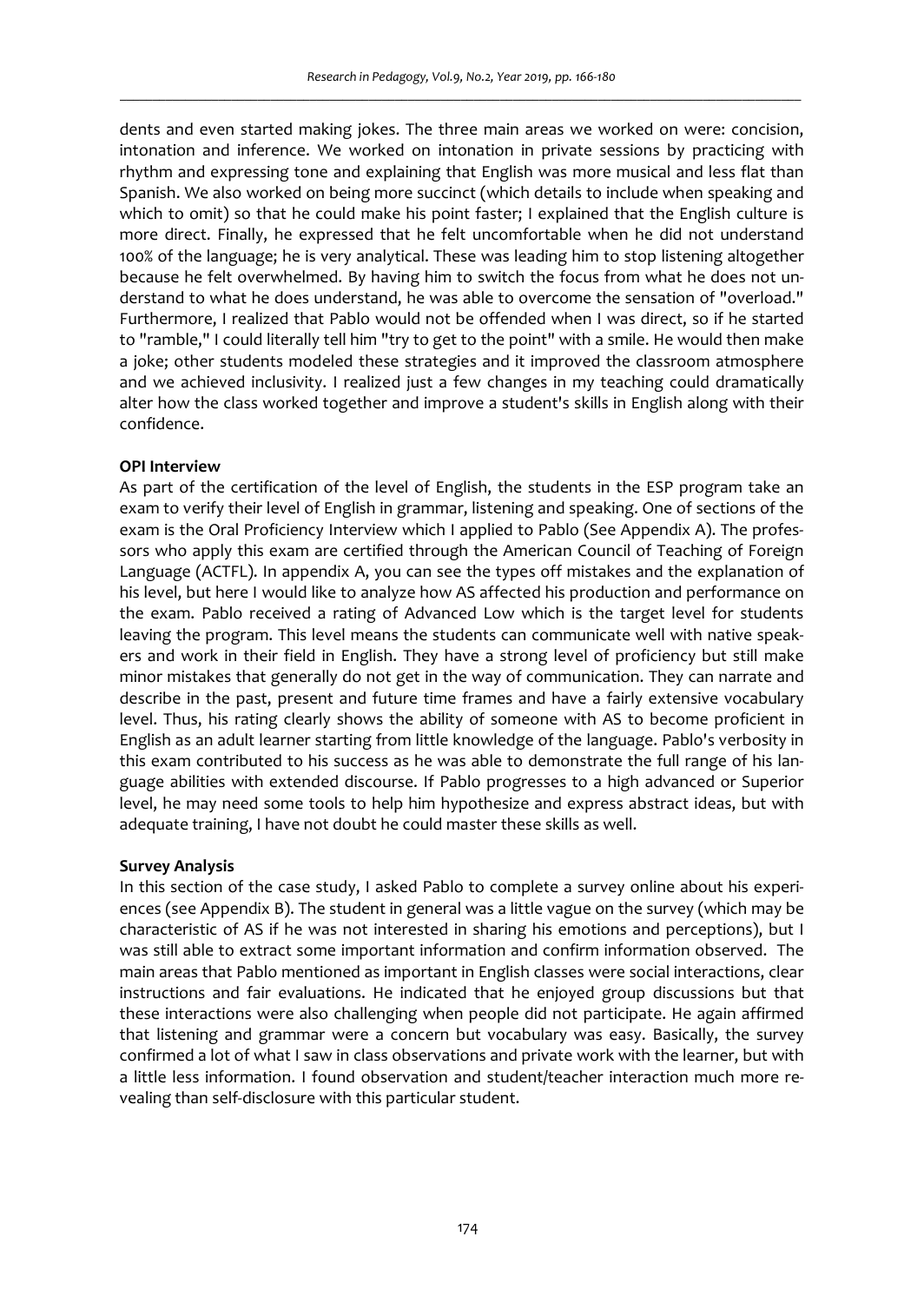### **Discussion**

No learner with Asperger Syndrome or Autism Spectrum Disorder will learn in the same way or have the same skills or limitations while learning a second language. For instance, Kwok et al. (2014) explain, "Our current findings suggests that such a disparity in language skills is not a common profile in ASD across developmental stages, cognitive abilities, vocabulary and global language skills, different sources of language data, or method of ASD diagnosis. As always, clinicians should consider the language profile of individuals with ASD on an individual basis." The same can be applied to a second language context even with learners with highfunctioning autism such as Asperger Syndrome. Reading discussion forums about people with AS and experiences with SLA reveal just how broad the experiences can be and how differently each of them interpret their own skills, abilities and learning styles; moreover, the interest in the topic on the forums and the lack of research available was striking. People with AS have an interest in and are learning 2nd (and 3rd and 4th) languages but we do not know how they are doing so or what variations exist. However, and perhaps most importantly, this case study proves that students with AS are certainly capable of learning a 2nd language and have much better results when facilitators address and adapt to their specific learning needs. Furthermore, this case revealed that learning communication strategies in the 2nd language (such as inference and the ability to be succinct) improved Pablo's interactions with his peers and his overall sense of belonging and allowed him to acquire the desired level of English in the program. The importance of inclusive education and its feasibility is clear: "Evidence on inclusive education shows that successful implementation of inclusive principles can lead to increased student engagement in social interaction, higher levels of social support, social networks and advanced education goals compared with their counterparts in segregated settings" (Lindsay et al., 2013). We just have to implement it.

As facilitators, we may not even know we have a student with AS in our classrooms, but AS learners share certain characteristics that can help us develop strategies to help them an recognize them. They often struggle with "communication, social skills and interpersonal interactions, activities of daily living, social and emotional development, [and] imagination and abstract thinking" (Kunce & Mesiboy, 1998). This does not mean we should diagnose them, of course; we, without degrees in medicine and psychology, do not have that expertise, but we can adapt to individual differences in a way that can help students who seem to learn differently or have trouble socializing. For instance, Lindsay et al.(2013) claims, "Challenges in including children with ASD, as reported by the teachers interviewed, are as follows: understanding and managing behavior; socio-structural barriers (i.e., school policy, lack of training and resources); and creating an inclusive environment (i.e., lack of understanding from other teachers, students and parents)." Pablo's case illustrates that when we increase our awareness and understanding, educate ourselves on special needs, and simply speak to our students while being receptive to their own perceptions of their needs, we can make a big difference in our students lives. Likewise, we have the power to change others students perception of students with disabilities and help students with disabilities succeed in the areas where they need extra or different types of assistance. Thus, to end this essay, I would like offer some recommendations we can apply when we encounter a student who may have AS or ASD in classrooms:

- Assess whether learning a 2nd language is a priority and their motivation for learning
- Find out the student's learning style and adapt your class to include it
- Discover what makes learning difficult for the student and avoid it
- Give clear, concise instructions and information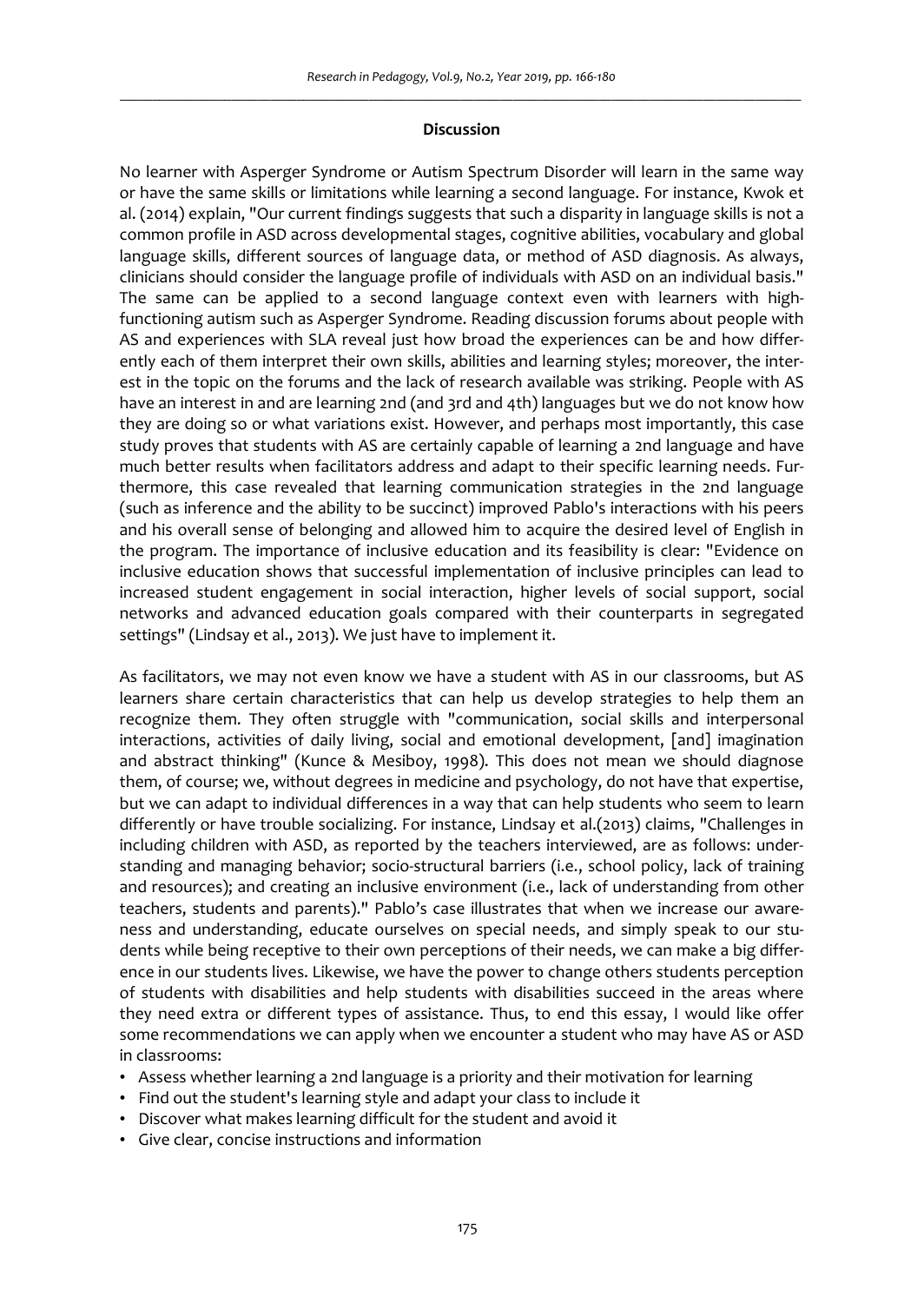- Reduce unnecessary noise, clutter, and distractions
- Give concrete, real life examples (abstractions can be hard to grasp)
- Be direct (any indirect message may be lost)
- Educate yourself on AS and ASD
- Have a clear understanding on inclusion and actively promote it
- Be a role-model for other students
- Have the student work with a group. Try to choose empathetic students. Encourage participation. Monitor and step in when necessary.
- Don't allow bullying (laughing at a student even if they are not present is bullying)
- Have individual meetings to check in and work on trouble areas
- Use role-plays (This helps the student step outside of themselves)
- Use authentic materials and demonstrate how language is actually used

### **References**

- American Psychiatric Association. (2000). *Diagnostic and statistical manual of mental disorders*  (4th ed., text rev.). Washington, DC: Author.
- Autism Society Canada. (2010). Prevalence in Canada.Retrieved September 18, 2018 from http://www. autismsocietycanada.ca/asd\_research/research\_prevalence/index\_e.html
- de Boer. A, Pijl, S. & Minnaert, A. (2012). Students' Attitudes towards Peers with Disabilities: A review of the literature, *International Journal of Disability, Development and Education*, 59(4), 379-392.
- Frith, U. (1991). Autistic psychopathy' in childhood. *Autism and Asperger Syndrome*. Cambridge: Cambridge University Press. pp. 37–92. ISBN 978-0-521-38608-1
- Griswold, A. (2016). For Children with Autism, Multiple Languages May Be a Boon. Retrieved November 26, 2018, from https://www.scientificamerican.com/article/for-chidren-withautism-multiple-languages-may-be-a-boon/
- Kunce, L., & Mesibov, G. B. (1998). Educational Approaches to High-Functioning Autism and Asperger Syndrome, *Asperger Syndrome or High-Functioning Autism?,* 227-261.
- Kwok, E., Brown, H., Smyth, R., & Kardy, J. (2014). Meta-analysis of rece- tiveand expressive language skills in autism spectrum disorder. Retrieved November 26, 2018, from https://www.sciencedirect.com/science/article/pii/S1750946714002402
- Lindsay, S., Proulx, M., Thomson, N. & Scott, H. (2013) Educators' Challenges of Including Children with Autism Spectrum Disorder in Mainstream Classrooms, *International Journal of Disability, Development and Education*, 60(4), 347-362.
- Mandell, D. S., Novak, M. M., & Zubritsky, C. D. (2005). Factors associated with age of diagnosis among children with autism spectrum disorders, *Pediatrics,* 116(6), 1480–1486.
- Norwich, B. (1994). The relationship between attitudes to the integration of children with special educational needs and wider socio-political views: A US–English comparison, *European Journal of Special Needs Education,* 9, 91–106.
- Nowicki, E. A., & Sandieson, R. (2002). A meta-analysis of school-age children's attitudes towards persons with physical or intellectual disabilities, *International Journal of Disability, Development and Education,* 49, 243–265.
- Scruggs, T. E., & Mastropieri, M. A. (1996). Teacher perceptions of mainstreaming/inclusion, 1958–1995: A research synthesis, *Exceptional Children*, 63, 59–74.
- Stoiber, K. C., Gettinger, M., & Goetz, D. (1998). Exploring factors influencing parents' and early childhood practitioners' beliefs about inclusion, *Early Childhood Research Quar-*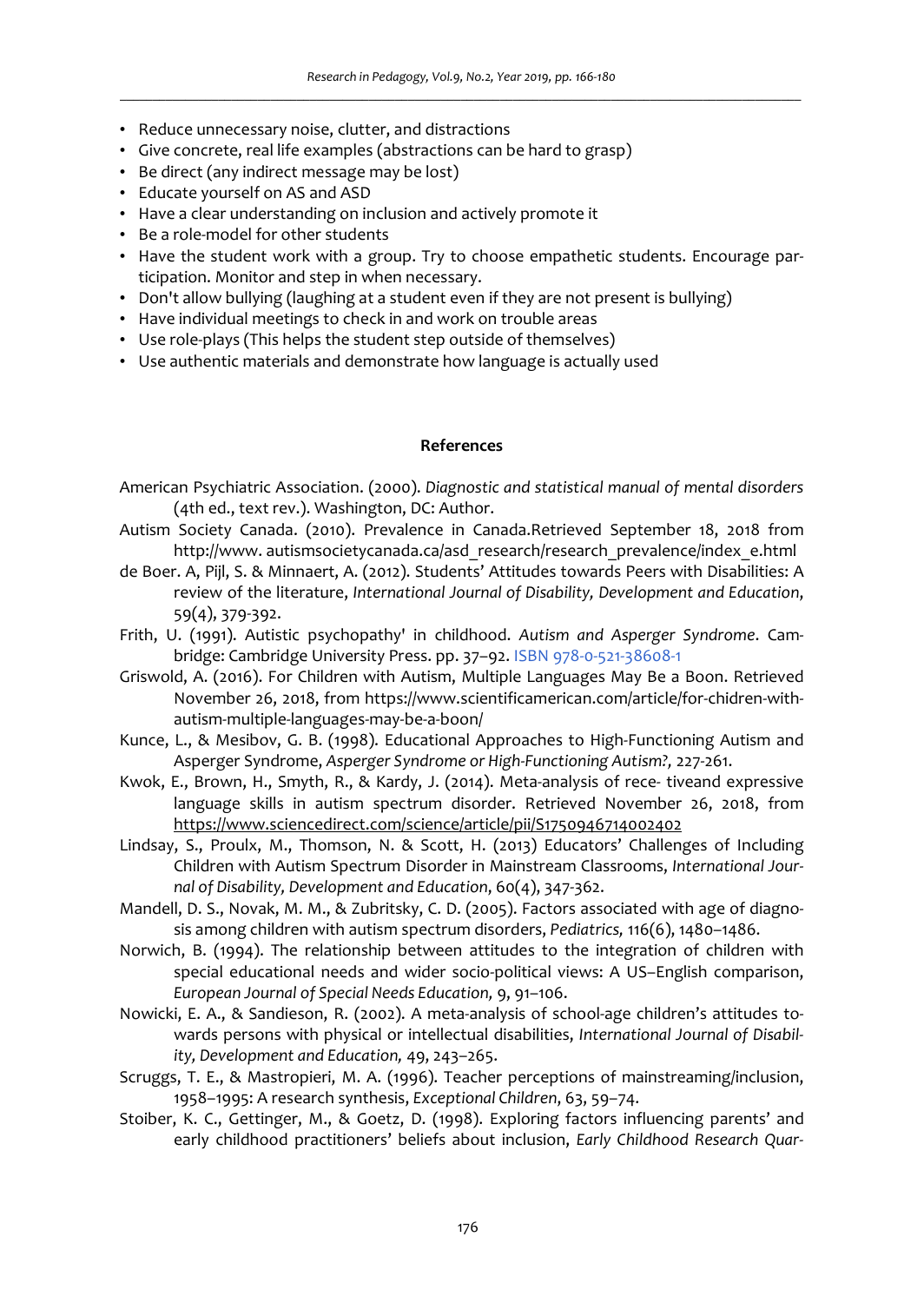*terly*, 13, 107–124.

- Stoneman, Z. (1993). Attitudes toward young children with disabilities: Cognition, affect and behavioral intent. In C. Peck, S. Odom, & D. Bricker (Eds.), *Integrating young children with disabilities in a community program: From research to implementation* (pp. 223– 248). Balti- more, MD: Paul H. Brookes.
- Velisek-Brasko, O. (2015). Bilingualism in a child with asperger's syndrome in inclusive educational conditions [online]. *Research in Pedagogy*, 4(2), 2014: 62-74.<br>A. (2010). Asperger's Second Language Acquisition.
- Vize, A. (2010). Asperger's Second Language Acquisition. Retrieved from https://www.brighthubeducation.com/teaching-tips-foreign-languages/64308 aspergers-and-learning-languages/

## **Appendix A**

| Tester:<br><b>Monica Bradley</b>       |                           | Interview length: 21:11                                                                                                                                                                                                                        |                     |       | <b>Rating: Advanced Low</b>               |                                |                     |                                                                                                                                                                                                                                                                         |
|----------------------------------------|---------------------------|------------------------------------------------------------------------------------------------------------------------------------------------------------------------------------------------------------------------------------------------|---------------------|-------|-------------------------------------------|--------------------------------|---------------------|-------------------------------------------------------------------------------------------------------------------------------------------------------------------------------------------------------------------------------------------------------------------------|
| <b>Estudiante:</b><br><b>XXXXXXXXX</b> | Universidad: UCR          | Warm-up:<br>He demonstrates his ability to create with language and tells us about where he<br>lives, his family, his studies and his hobbies. Tester decides to set the floor at<br>intermediate, but he shows some evidence of being higher. |                     |       |                                           |                                |                     |                                                                                                                                                                                                                                                                         |
| Time<br>codes                          | Topics of<br>conversation | Questions                                                                                                                                                                                                                                      | <b>Functions</b>    | Level | <b>Quality of performance</b><br>at level |                                |                     | Evidence/comments                                                                                                                                                                                                                                                       |
|                                        |                           |                                                                                                                                                                                                                                                |                     |       | <b>Meets</b><br>fully                     | <b>Meets</b><br>mini-<br>mally | Does<br>not<br>meet |                                                                                                                                                                                                                                                                         |
| 1:20                                   | Microbiol-<br>ogy         | What is<br>microbiol-<br>ogy about?                                                                                                                                                                                                            | Create              | T     | X                                         |                                |                     | He answers the question by<br>creating with language and<br>also uses extended dis-<br>course and shows some<br>evidence of advanced level.                                                                                                                             |
| 3:07                                   | Microbiol-<br>ogy         | What kind of<br>research<br>would you<br>like to do in<br>microbiol-<br>ogy in the<br>future? FQ:<br>Why Japan?                                                                                                                                | Future<br>narration | A     |                                           | X                              |                     | He answers the question<br>with a single paragraph and<br>extended discourse. He has<br>some pronunciation and<br>grammar problems that<br>occasionally interfere with<br>understanding. He offers a<br>story in the past and can<br>move between major time<br>frames. |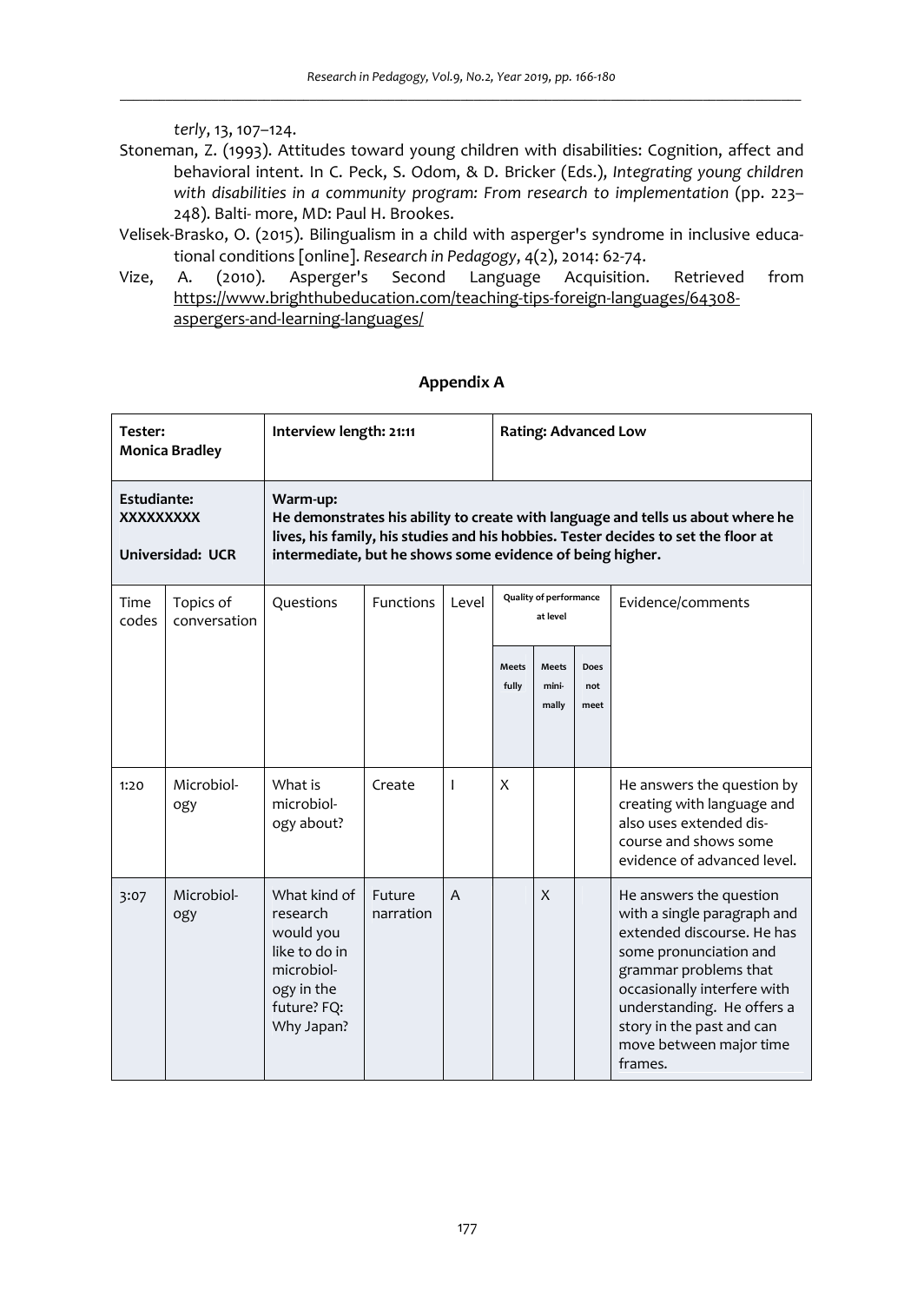| 5:05  | Japan       | How do you<br>think Japa-<br>nese culture<br>would<br>compare<br>with Costa<br>Rican Cul-<br>ture?                          | Descrip-<br>tion   | Α |   | X |   | He gives a long connected<br>description and moves in<br>major time frames, but he<br>makes use of false cognates<br>and has some grammar/<br>pronunciation problems .i.e.<br>Salad for salty, machist for<br>sexist, women(s)/men(s) |
|-------|-------------|-----------------------------------------------------------------------------------------------------------------------------|--------------------|---|---|---|---|---------------------------------------------------------------------------------------------------------------------------------------------------------------------------------------------------------------------------------------|
| 7:05  | Culture     | Do you think<br>it is impor-<br>tant for<br>university<br>students to<br>be exposed<br>to different<br>cultures?<br>Why so? | Support<br>opinion | S |   |   | X | He tries to answer the<br>question but brings it back<br>to a concrete matter and<br>does not address the "cul-<br>ture" aspect of the ques-<br>tion.                                                                                 |
| 8:23  | House       | Can you<br>describe<br>your house<br>for me?                                                                                | Create             | T | X |   |   | He gives a lot of information<br>even giving extended de-<br>scription at the advanced<br>level, although just barely.                                                                                                                |
| 9:51  | University  | Do you<br>remember<br>the first day<br>you came to<br>university<br>here? Can<br>you tell me<br>about that<br>day?          | Past<br>narration  | A | X |   |   | He answers the question<br>completely, stays in major<br>time frame and uses various<br>paragraphs with extended<br>discourse, only occasionally<br>confusing the verbs in the<br>present/past ("I don't want<br>to get lost")        |
| 11:47 | University  | Have you<br>had any<br>classes or<br>professors<br>that have<br>been really<br>interesting?                                 | Past<br>narration  | A |   | X |   | He gives a long description<br>of topics he thinks are<br>interesting but he remains<br>mostly in the present and<br>does not narrate a story in<br>the past, but he des demon-<br>strate extended discourse.                         |
| 13:39 | University  | Have you<br>had a favor-<br>ite professor<br>in microbiol-<br>ogy?                                                          | Past<br>narration  | A |   | X |   | He answers the question<br>but shows some a break-<br>down of language (i.e<br>"makes us participating"<br>"he did very interesting"<br>"Catch up the attention")<br>and only sustains the mini-<br>mal discourse for his level.      |
| 14:40 | Video games | What kind of<br>video games<br>do you like<br>to play?                                                                      | Create             | T | X |   |   | He tells about the video<br>games He creates with<br>language.                                                                                                                                                                        |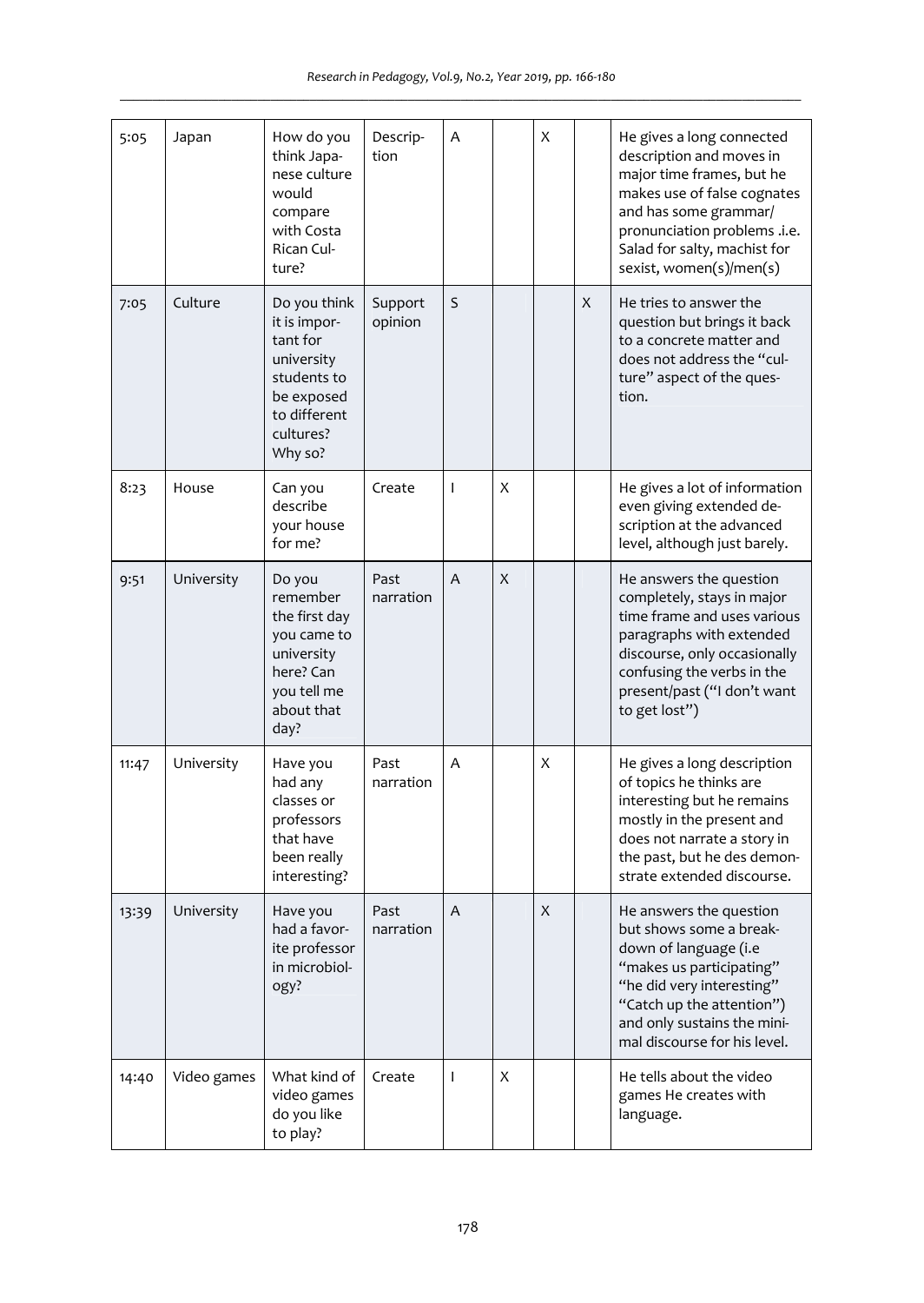| 15:33 | Video games | How did you<br>become<br>interested in<br>these<br>games? | Past<br>narration                        | A              | $\boldsymbol{\mathsf{X}}$ | He answers the question<br>with a single paragraph, but<br>has some problems in con-<br>trolling aspects of speech,<br>sometimes confusing the<br>story (i.e childs, couldn't see<br>it, I get scared of it) |
|-------|-------------|-----------------------------------------------------------|------------------------------------------|----------------|---------------------------|--------------------------------------------------------------------------------------------------------------------------------------------------------------------------------------------------------------|
| 16:22 | Role-play   | Missed an<br>exam, talk to<br>the profes-<br>sor          | Situation<br>with a<br>compli-<br>cation | $\overline{A}$ | X                         | He handles the situation<br>well giving a long explana-<br>tion but does show some<br>hesitation and errors.                                                                                                 |
| 19:20 | University  | Have you<br>ever missed<br>an exam?                       | Past<br>narration                        | A              | $\mathsf{x}$              | He tells a long story but<br>sometimes makes mistakes<br>in controlling the<br>past/present verb tenses<br>but it does not interfere<br>with the understanding of<br>the story or the major time<br>aspect.  |
|       | Wind down   |                                                           |                                          |                |                           |                                                                                                                                                                                                              |

Rating Rationale: XXXX is able to handle a variety of communicative tasks, although somewhat haltingly at times. He participates actively in most informal and a limited number of formal conversations on topics such as family, work, free time, vacations, articles he has read and academic interests. He demonstrates the ability to narrate and describe in all major time frames (past, present and future) in paragraph length discourse, sometimes lacking control of aspect and generally not more than one-paragraph. He can handle appropriately the linguistic challenges presented by a complication within the context of a routine situation (i.e. reschedule an exam). He employs communicative strategies such as rephrasing and circumlocution in such instances. In his narrations and descriptions, he combines and links sentences into connected discourse of paragraph length. The structure of his dominant language is still evident in the use of false cognates and literal translations. He contributes to the conversation with sufficient accuracy, clarity, and precision to convey his intended message without misrepresentation or confusion, and it can be understood by native speakers unaccustomed to dealing with non-natives. When he attempts to perform functions or handle topics associated with the Superior level, the linguistic quantity of his speech deteriorates significantly and he reverts back to concrete subject (i.e. culture to microbiology).

# **Appendix B**

### **What kind of learner are you?**

Visual

# **What challenges have you faced in English classrooms?**

When the instructions for a task or activity were not clear. Also when the exams have different items from the activities and practices done in class

# **What are your best skills in learning English? Grammar, vocabulary, Oral production, listening, reading, writing. Please explain.**

Grammar is challenging, but I am good at vocabulary. I prefer writing with people in English